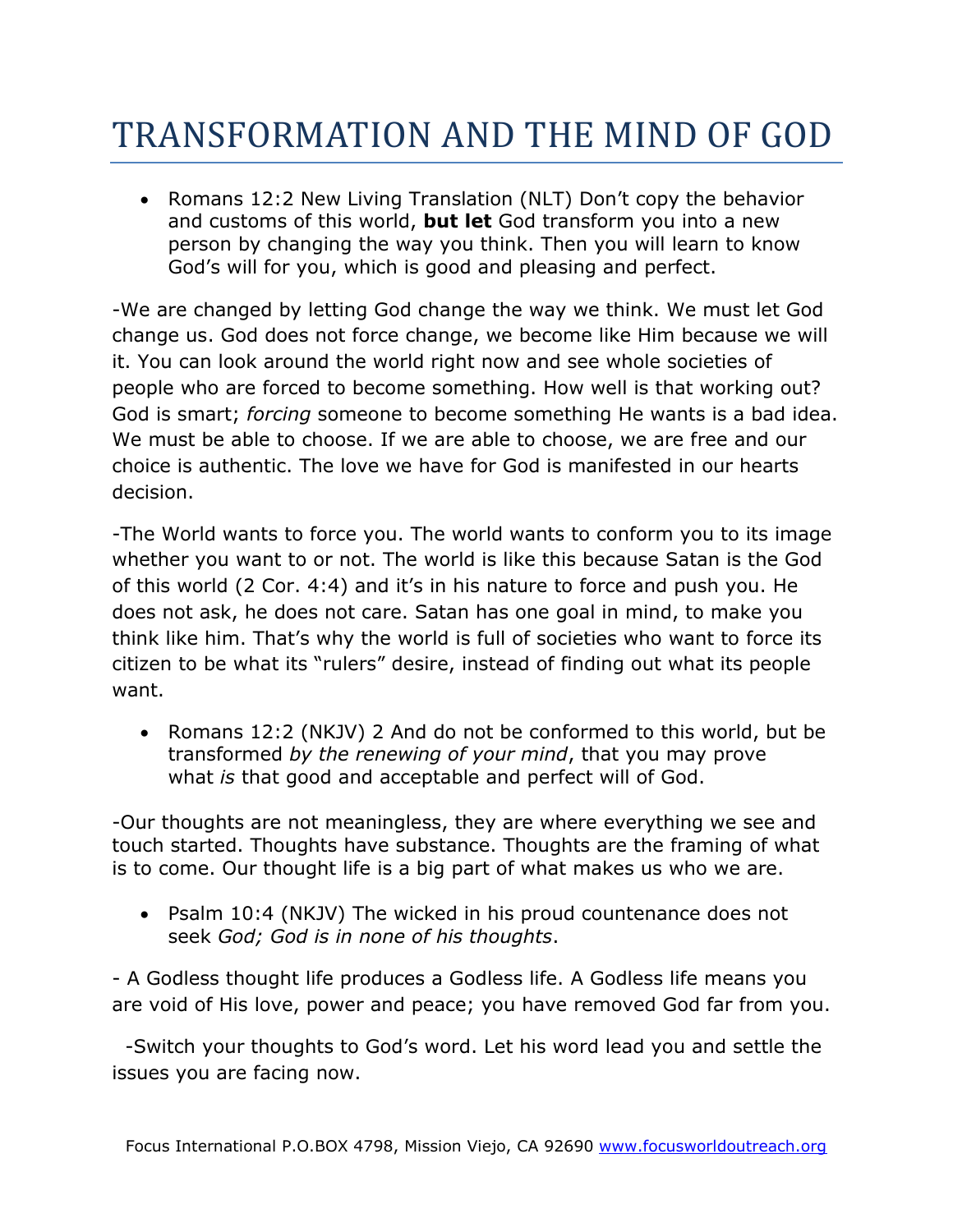Ephesians 5:26 (NKJV) that He might sanctify and cleanse her with the washing of water by the word,

-Today many Christians are stuck in tough situations because they have removed God from their thoughts. They are not allowing his word to change the landscape of their minds. They believe in God, are saved and going to heaven when they die but God has no part in their decision making.

-Another issue may be that what they think about God is not correct.

 Psalm 50:21(NKJV) These *things* you have done, and I kept silent; you thought that I was altogether like you; *but* I will rebuke you, and set *them* in order before your eyes.

-We are changed as we pull our thinking up to Gods level; as we think like Him. If we get saved and just keep thinking the way we have always thought we will continue down the same roads we were on before we got saved.

-Lots of people think wrongly about God. People think things about God that are not true but they are so stuck in what they believe. They were taught one way maybe by their parents or a denomination, and they firmly believe it, but is it scriptural? Is this really God? They heard so and so say this so that's what they think. They assume things. We need our minds renewed.

-We need to have a willing heart and immures ourselves in His word night and day. Then we will become like minded with God. This is what will transform us into another person.

- $\triangleright$  Meditating Gods thoughts has the power to transform our thinking so we think like Him.
- Luke 8:35 (NKJV) Then they went out to see what had happened, and came to Jesus, and found the man from whom the demons had departed, sitting at the feet of Jesus, clothed and **in his right mind**. And they were afraid.

-How does a person get out of their mind? Thoughts, wrong, perverted, distorted thoughts. What happens if you think on perverted or evil things night and day? You will conform to what you imagine all day.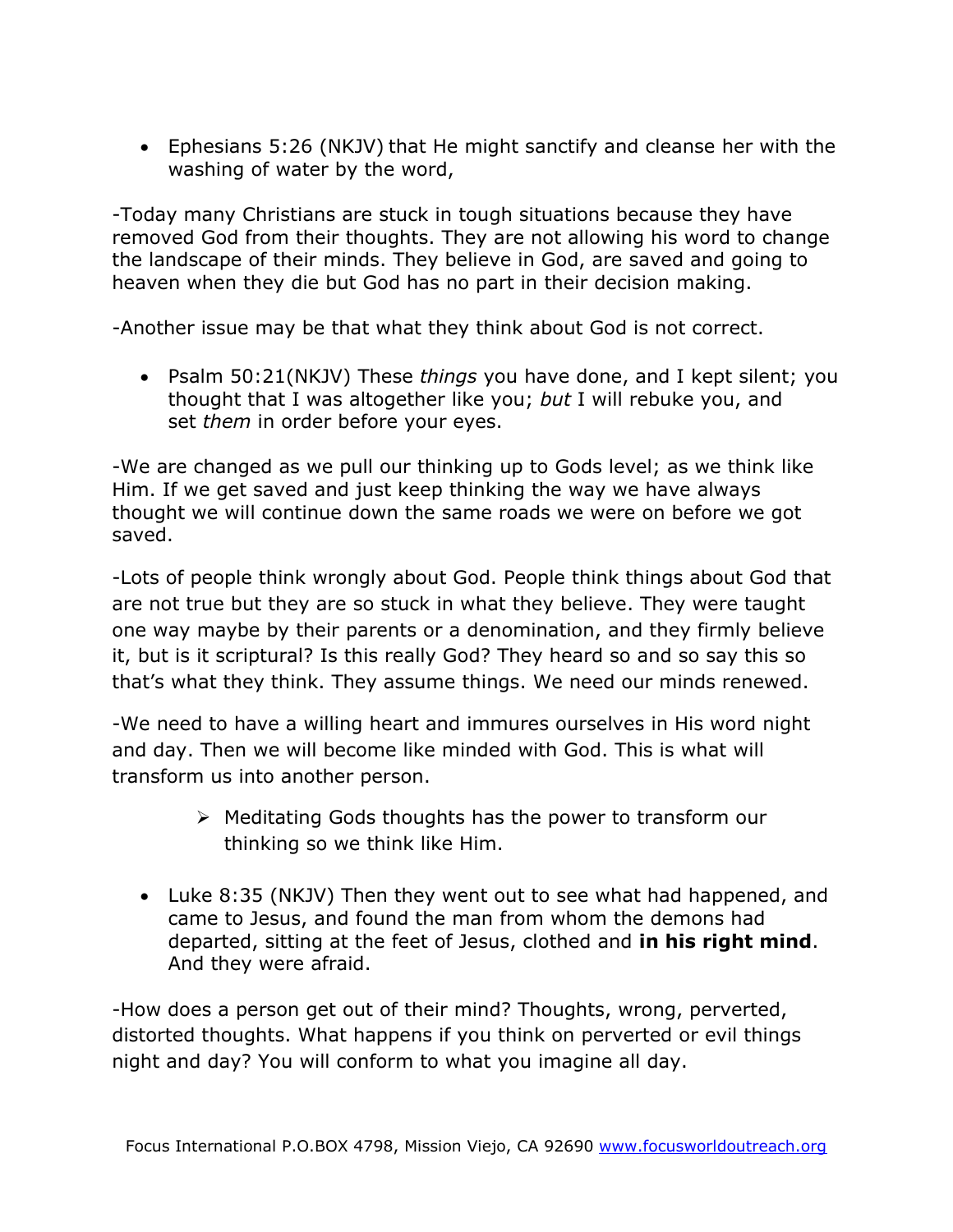-When you get in your right mind you get close to Jesus and you have peace. Don't try to change so much on the outside. Renew your mind, get your thoughts in order and you will change.

• Romans 12:2 GOD'S WORD Translation (GW) Don't become like the people of this world. Instead, **change the way you think**. Then you will always be able to determine what God really wants—what is good, pleasing, and perfect.

-If anyone is changing, it will be you and I, not God. We come up to His way of thinking; He does not come down to our way. His way is the right way. Our understanding of Him is very limited so we must learn of Him.

- 1 Corinthians 13:9 (NKJV) For *we know in part* and we prophesy in part.
- 1 Corinthians 13:10 (NKJV) But when that which is perfect has come, then that which is in part will be done away.
- 1 Corinthians 13:11 (NKJV) When I was a child, I spoke as a child; I understood as a child, *I thought as a child*; but when I became a man, I put away childish things.

-We should not just take what we hear and what we think sounds good and build our life on them as truth. We should examine every thought with the word (Eph. 5:26).

 Proverbs 14:12 (NKJV) There is a way *that seems* right to a man, But its end *is* the way of death.

-There are things that seem right to us but can be deadly. Satan presents us with things that seem right so we receive them but they are actually holding us captive in our minds. Satan has been around a long time, he knows every trick in the book and he waits and is patient (1 Pet. 5:8). He is waiting for us to take the bait; in this case he is waiting for us to take the thought. When we take a thought that is wrong and begin to ponder it and meditate on it, it starts to shape our opinions and helps us make our decisions.

• Proverbs 14:15 (NKJV) The simple believes every word, but the prudent *considers well his steps*.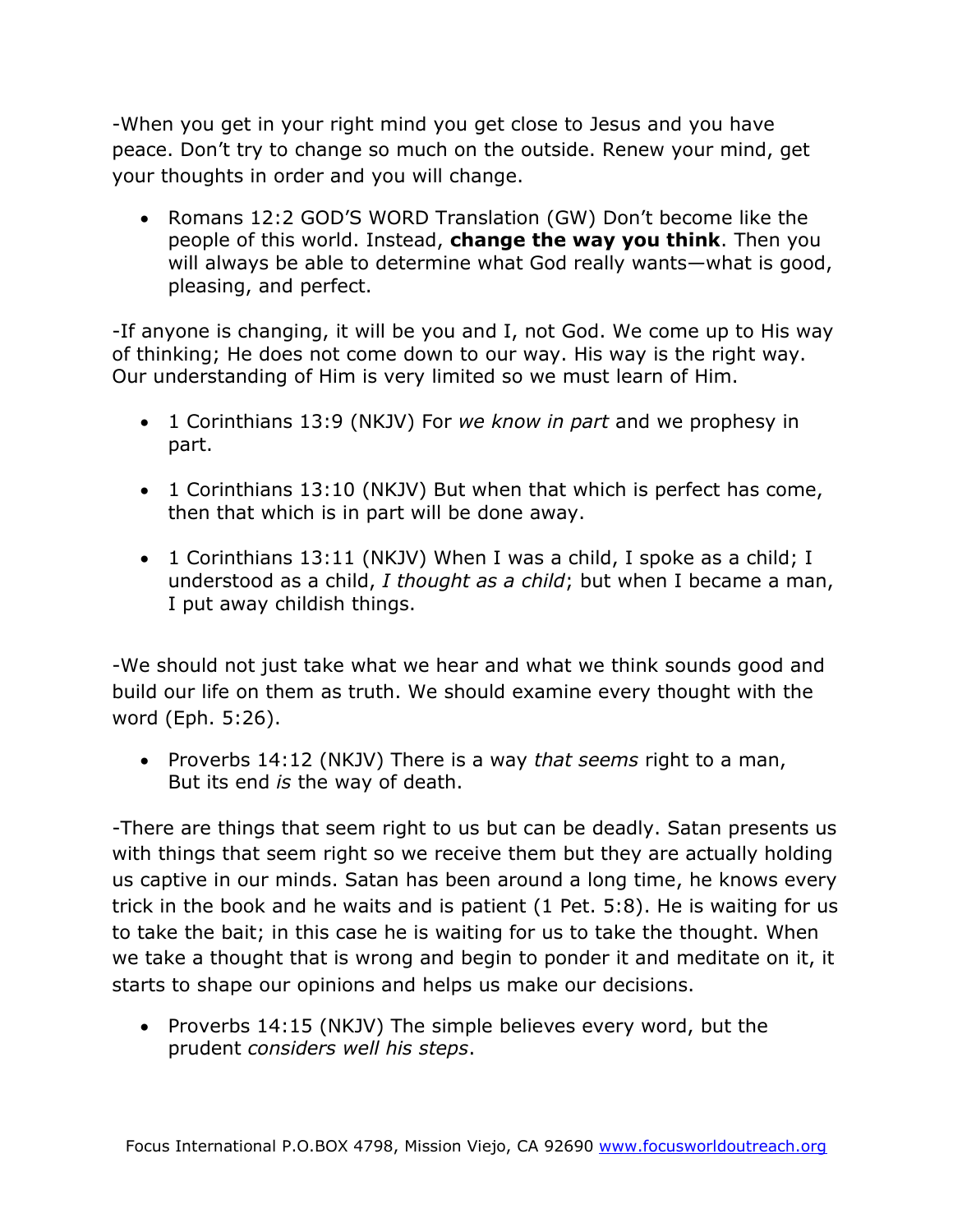o Proverbs 14:15 New International Version (NIV) *The simple believe anything*, but the prudent give thought to their steps.

-Don't always believe the first thing you hear. If it rubs you the wrong way stop and evaluate it. Talk to God about it. Don't go off on a tangent and get bent out of shape. Believe the best in people. Don't let the enemy build evil thoughts or judgmental thoughts about others. Remember, we only know in part.

- $\triangleright$  You can always find something to be upset and grumpy about or instead you can find things to be happy and excited about, it's our choice what thoughts we take and what we think on.
- Proverbs 18:17(NKJV) The first *one* to plead his cause *seems* right, Until his neighbor comes and examines him.

-Don't be so quick to believe something bad about someone; it may not be the truth. Don't always be so quick to believe the report on the news; the media is full of "one-sided" reporting.

 1 Corinthians 13:4-5 (NKJV) 4 Love suffers long *and* is kind; love does not envy; love does not parade itself, is not puffed up; 5 does not behave rudely, does not seek its own, is not provoked, **thinks no evil**;

-Don't be so quick to believe bad things about God; the enemy is crafty and is constantly spreading lies to get you to believe wrongly (John 8:44).

 Proverbs 19:2-3 (NKJV) 2 Also it is not good *for* a soul *to be* without knowledge, and he sins who hastens with *his* feet. 3 The foolishness of a man twists his way, and his heart frets against the LORD.

-Satan is working overtime trying to feed you wrong thoughts especially about God. He will even provoke feelings to back them up.

 Acts 14:1-2 (NKJV) 1 Now it happened in Iconium that they went together to the synagogue of the Jews, and so spoke that a great multitude both of the Jews and of the Greeks believed. 2 But the unbelieving Jews stirred up the Gentiles and *poisoned their minds against the brethren*.

Focus International P.O.BOX 4798, Mission Viejo, CA 92690 [www.focusworldoutreach.org](http://www.focusworldoutreach.org/)